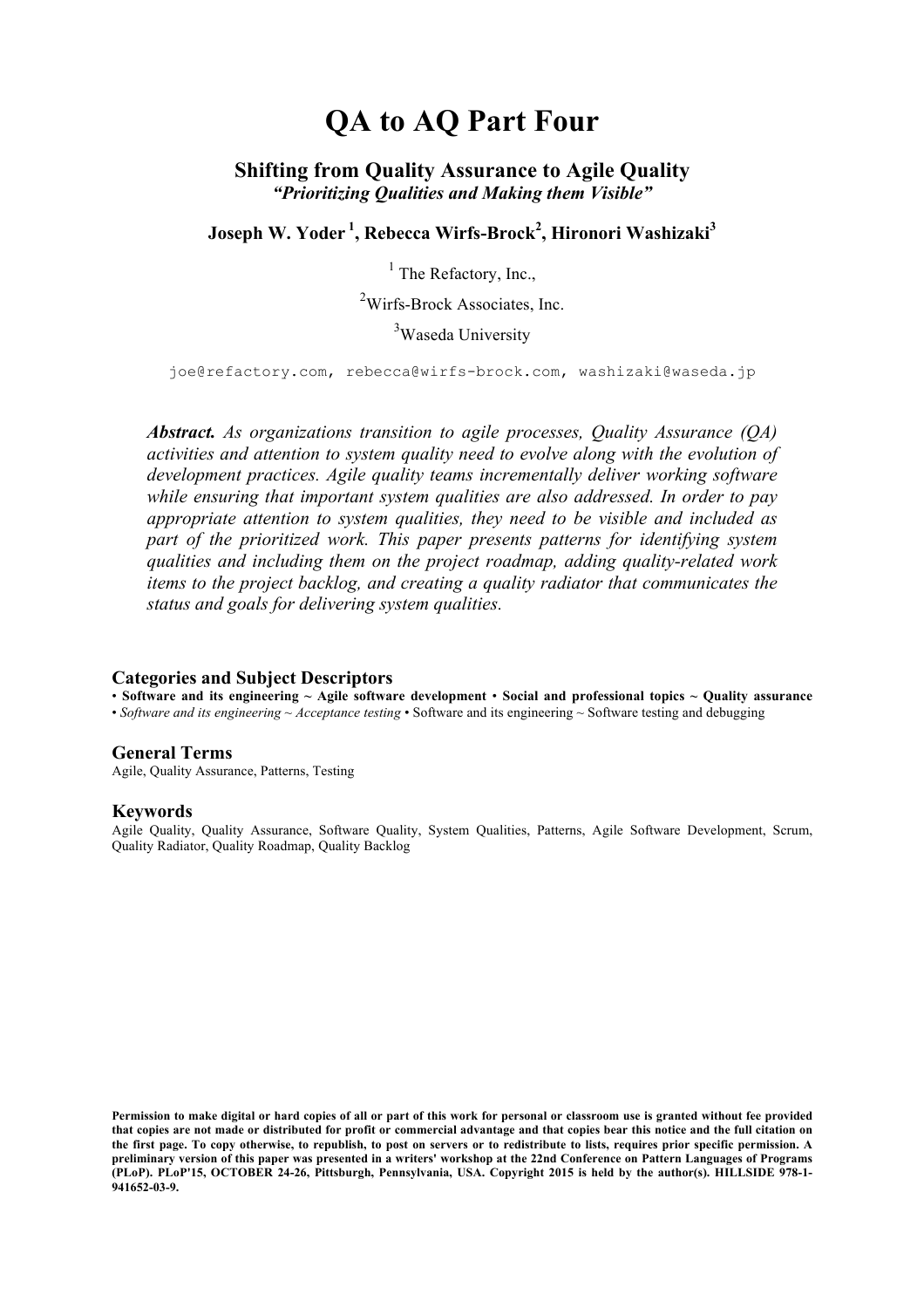# **Introduction**

As organizations evolve to being more agile, it is important that they also pay appropriate attention to quality while delivering functionality. System qualities need to be visible and included as part of the prioritized work. Also, it is important to know where quality concerns can fit into your agile process and how to break down barriers between quality assurance and the rest of the organization to better integrate quality into your agile process. Previously in [YWA, YW, YWW] we presented an overview of patterns to become more agile at quality as well as wrote thirteen patterns (see appendix).

In this paper we expand on ways for *Making Qualities Visible* by writing three additional patterns: identifying system qualities and including them on the project roadmap (*Qualify the Roadmap*), adding quality-related work items to the project backlog (*Qualify the Backlog*), and creating a quality radiator that communicates the status and goals for delivering system qualities (*System Quality Radiator*).

Our patterns are written in the spirit of Edward Deming's fourteen principles for business transformation and improvement [De]. Consequently, our patterns focus on actions for improving software quality and integrating QA concerns and roles into the whole team. Our focus is not on technical software programming practices. We recognize that programming and development practices significantly contribute to or detract from software quality. Since many others have written about programming, design and architectural practices, we focus our patterns on QA related actions and increased visibility of system quality requirements in order to help improve overall software quality.

Our patterns are intended for any agile team wanting to focus on important qualities for their systems and better integrating QA into their agile process. These Agile Quality patterns are for anyone who wants to instill a quality mindset and introduce quality practices earlier into their process, too. These patterns need not just be for agile teams.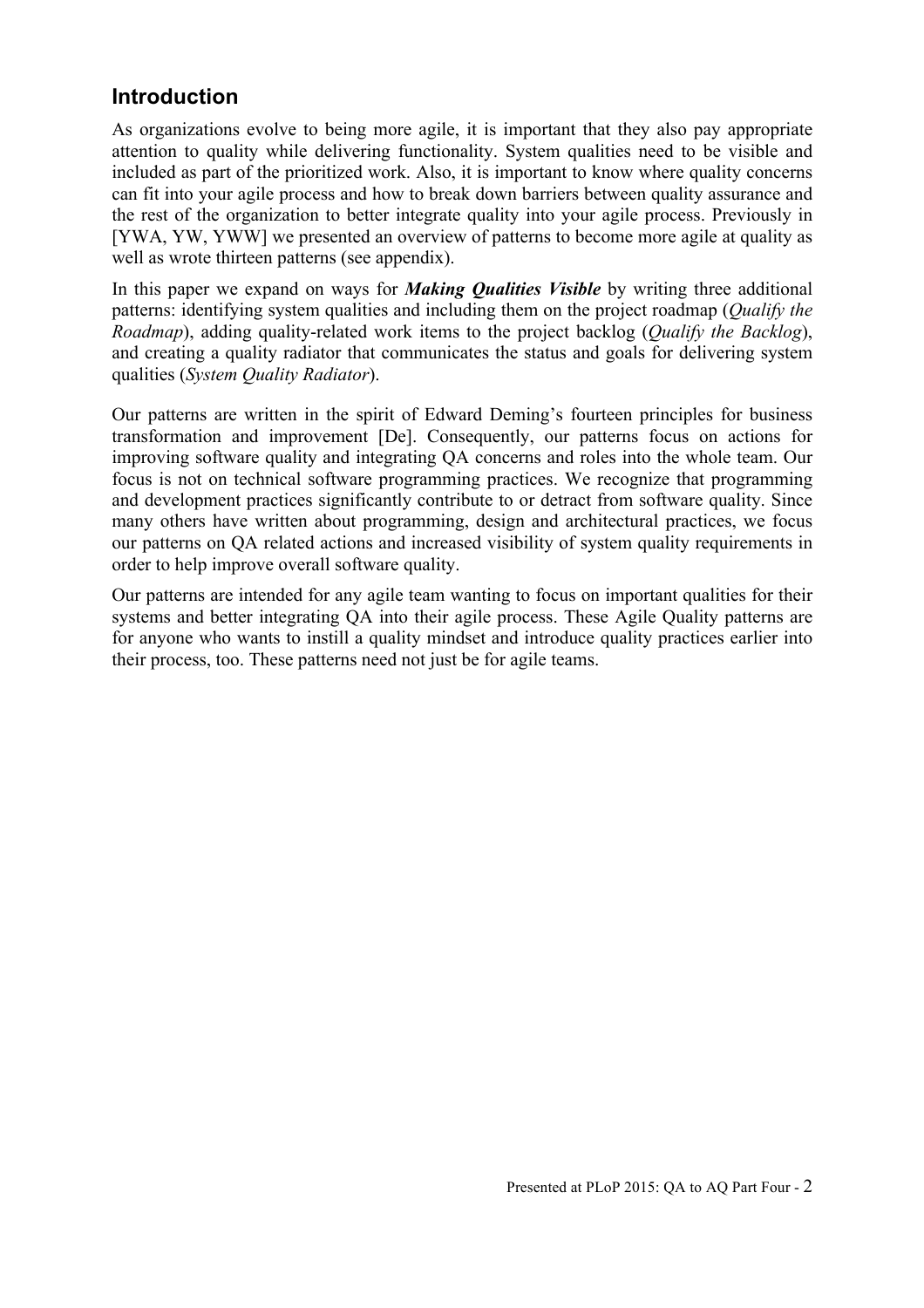# **Qualify the Roadmap**

*"All you need is the plan, the roadmap, and the courage to press on to your destination."* — Earl Nightingale



Many agile teams include a product roadmap as part of their planning. This roadmap typically shows a rough plan for delivering features over time. This plan is useful for sharing a common understanding to the teams involved in the project and to help communicate stakeholders' expectations and overall project plans and goals across the organization. The roadmap includes a timeline with expected milestones and targets for when key features are desired.

**As systems qualities are a key factor in the success of any product, how can agile teams include these qualities as part of the roadmap and overall timeline?**

## v v v

Features that are delivered to end users are tangible and of obvious value to end users, so they are easy to focus on and include in a roadmap. While the delivery of features may also depend on system qualities, it can be unclear how they are related and thus system qualities and architectural capabilities needed to deliver them are often not included in the roadmap.

Agile teams tend to do a good job of prioritizing and implementing end-user related features and including user stories for them on the backlog. Often, these user stories do not mention any system qualities. Consequently, understanding system qualities and when they should be considered can sometimes be difficult.

System design involves making tradeoffs between implementing functionality that is good enough to meet the important business requirements while adequately addressing system qualities. Sometimes when making design tradeoffs, there is a temptation to overdesign or get into too many details about technical qualities. On the other hand, trying to address important system qualities after basic functionality has been implemented can result in major rework. There might be a more appropriate time to address these qualities that would cause less disruption.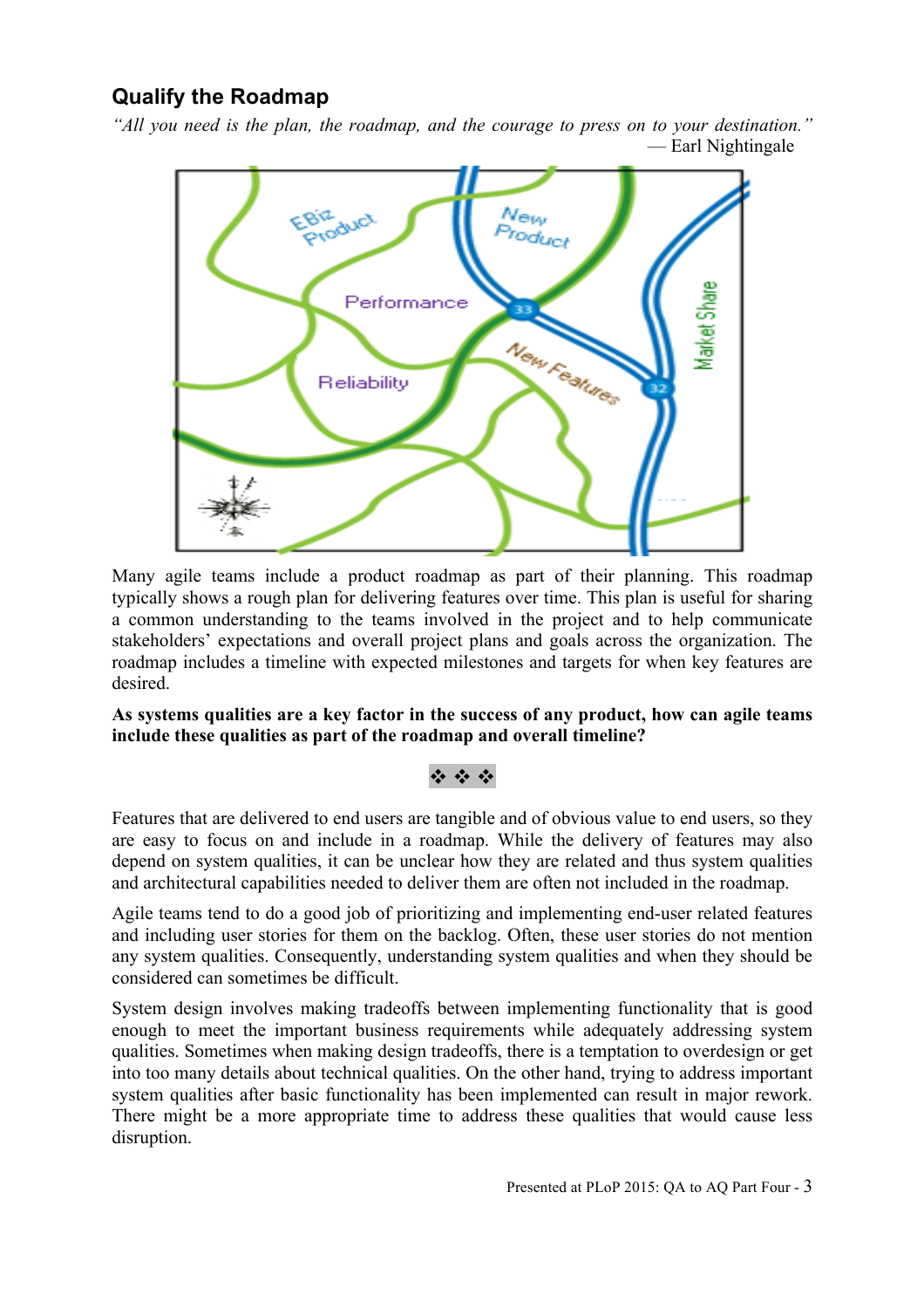#### **Therefore, while developing and evolving the product feature roadmap, also plan for when system qualities and the architecture features to support them should be addressed. Be sure to** *Plan for Responsible Moments* **to know when important system qualities should be implemented.**

The product roadmap is a high-level view showing epics about how the product is likely to grow across several major releases. Typically a product roadmap contains high-level features, which are implemented by many user stories. Order processing and fulfillment, for example, may be a high-level feature that is expected to be delivered, and thus it is represented on the roadmap. To implement order processing you may need to develop one or more services, install web servers, implement security processes, and access a transactional database. These might be support by additional technical items on your roadmap. However, if performance or security is also important, you may also want to add specific items for these concerns to your roadmap.

Quality-related roadmap items should either be placed just before or along with any functionality that depends on them. Note, this may seem contrary to that well-known agile mantra, "Make it work, make it right, make it fast." However, if you have a risky architecture feature, you might want to work on that feature a bit before implementing functionality that depends on it. Isn't this similar to using a spike solution and then refining that solution?

During planning, corresponding system quality-related items should be added to your product backlog or ToDo List. Adding quality related work to your backlog helps to more clearly identify when certain performance targets or security mechanisms are expected and kept help you understand priorities of quality-related items when you *Qualify the Backlog*.

Product roadmaps include a timeline for when major features are desired. Sometimes they can also include architectural features to achieve desired system qualities. Alternatively, teams may create a separate technology roadmap that outlines the expected delivery of architecture components and technology. Regardless of whether you have a separate technology roadmap or identify architecture features on your product roadmap, it is important to make visible when important system qualities should be considered and worked on. There are additional ways to make these qualities more visible such as *Qualify the Backlog*, *Quality Charts*, and *System Quality Radiators*.

If you don't make the delivery of system qualities explicit, then they might not be recognized as being needed. Waiting too long to implement certain system qualities can cause significant rework of the architecture. If critical qualities are addressed at more responsible moments, such as when core pieces of the system are implemented that rely on them, it can be much easier to limit technical risks and increase your chances of timely completing your project. These system qualities directly contribute to meeting your definition of done.

To uniformly consider and specify necessary system qualities in product roadmaps, standards for software and system quality models such as ISO/IEC 25010:2011 [ISO] can be considered. They classify typical quality characteristics and provide an extensive framework for systematically considering quality concerns. Agile teams might focus on a few important quality characteristics, such as reliability and security, as important at the beginning of the project. When considering additional qualities, such as usability and maintainability, you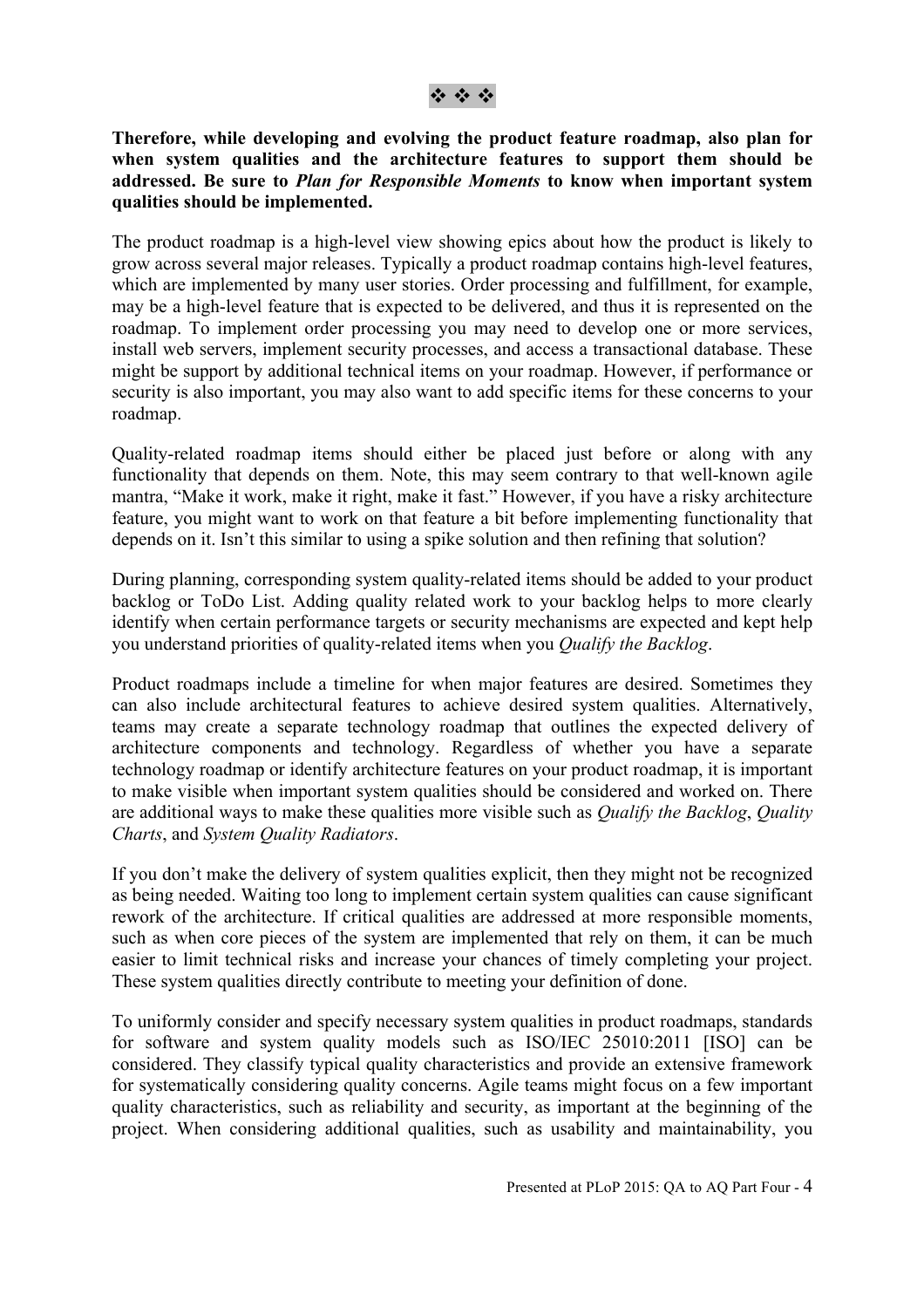might be forced to make tradeoffs between reworking your design to support qualities originally considered or re-adjusting your expectations. Although it is neither necessary nor desirable to specify and define requirements for all qualities from the very beginning, it is important to define essential qualities and identity where on the product roadmap they are expected to be delivered.

To ensure that quality assurance concerns are adequately addressed, standards for quality assurance processes and activities such as IEEE 730-2014 [IEEE730] and IEEE 1012-2012 [IEEE1012] define some activities that can be useful for agile teams to consider as they adjust or review their product roadmap. For example, IEEE 730-2014 specifies 16 software quality assurance activities in terms of purpose, outcomes and tasks. By referring to these activities, QA and other team members may develop an effective and consistent QA process tailored to the specific requirements and/or environmental constraints for their project.

It is important to continue addressing system qualities as the system evolves and more functionality is delivered. Checking that some qualities have been adequately addressed at any point in time does not guarantee that these qualities will remain stable after subsequent changes. In general, it is impossible to foresee when to ultimately check for a quality (however, it might be possible in a few specific cases). So a plan to check qualities should not be simply "when" but also address "which components" or "which changes." Instead of just saying, "Check privacy of personal information at the end of third iteration," a plan should also include "and whenever this happens, check for…".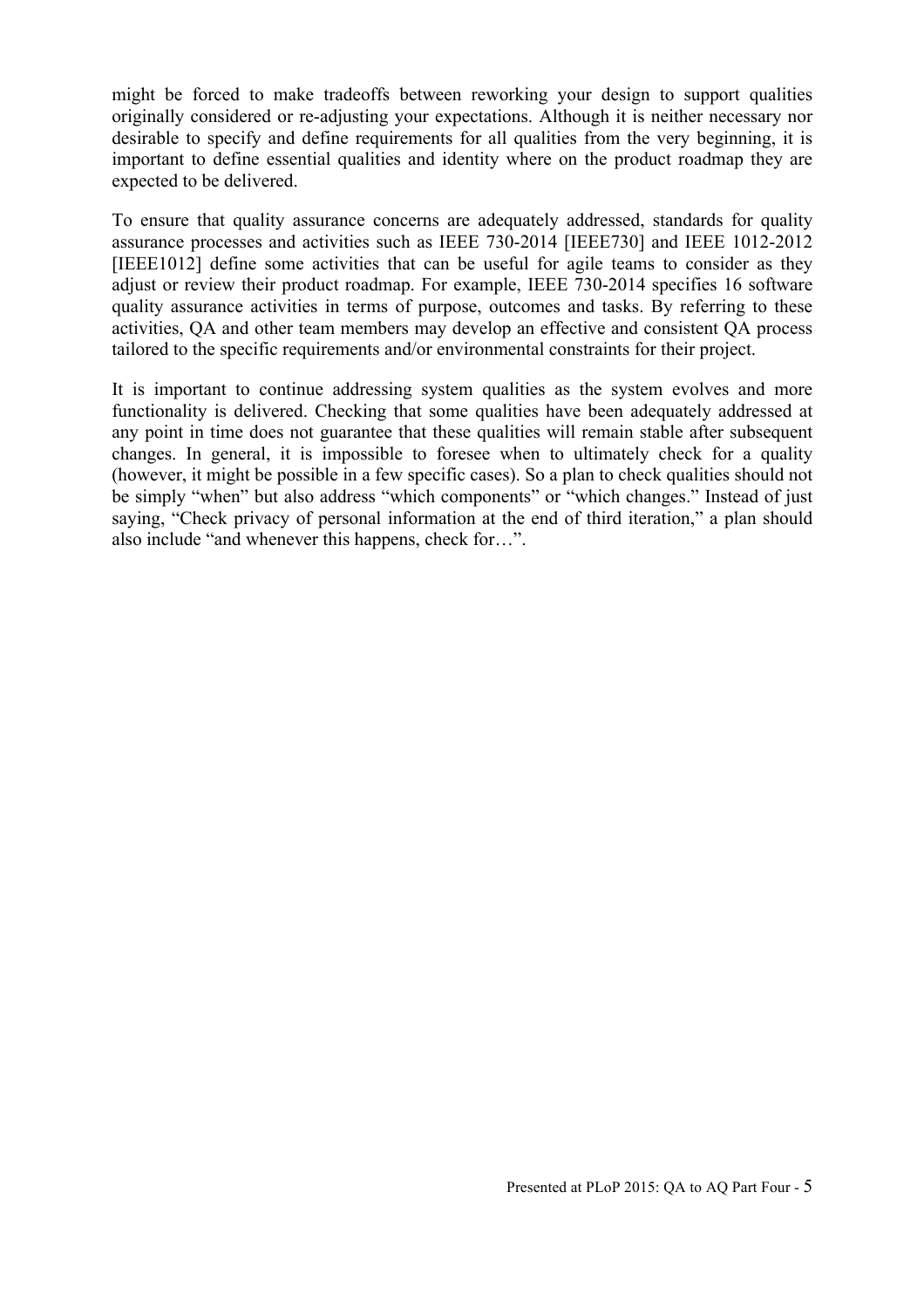# **Qualify the Backlog**

*"Things come to me pretty regularly. There is never a shortage or a backlog."* — Duncan Sheik



Agile backlogs include an ordered list of important features and technical tasks necessary to complete a project or a release. This backlog prioritizes the order that work is done. The definition of done for each backlog item may also need to include important system quality requirements. However, certain system qualities cut across one or more user stories.

**How can agile developers better understand the scope of the work that needs to be done, especially when it comes to understanding, implementing and testing system qualities?**

## $\psi$   $\psi$   $\psi$

Not focusing on important qualities early enough can cause significant problems, delays and rework. Remedying performance or scalability deficiencies can require significant changes and modifications to the system's architecture. On the other hand, focusing too early on system qualities in the development cycle can lead to overdesign and premature optimization [Knuth].

Product Owners are focused on system functionality and prioritize the backlog based upon the most important features that deliver value. Many product owners do not want to see these technical items cluttering the backlog. Or if the technical items are on the backlog, they may be given low priority due to lack of understanding of their impact on the overall system design.

When system quality requirements are buried in the acceptance criteria of specific user stories, development may overlook their importance or underestimate their effort. Desired system qualities do not just happen by magic or emerge appropriately along with the implementation. They take a commitment to quality as part of the ongoing work.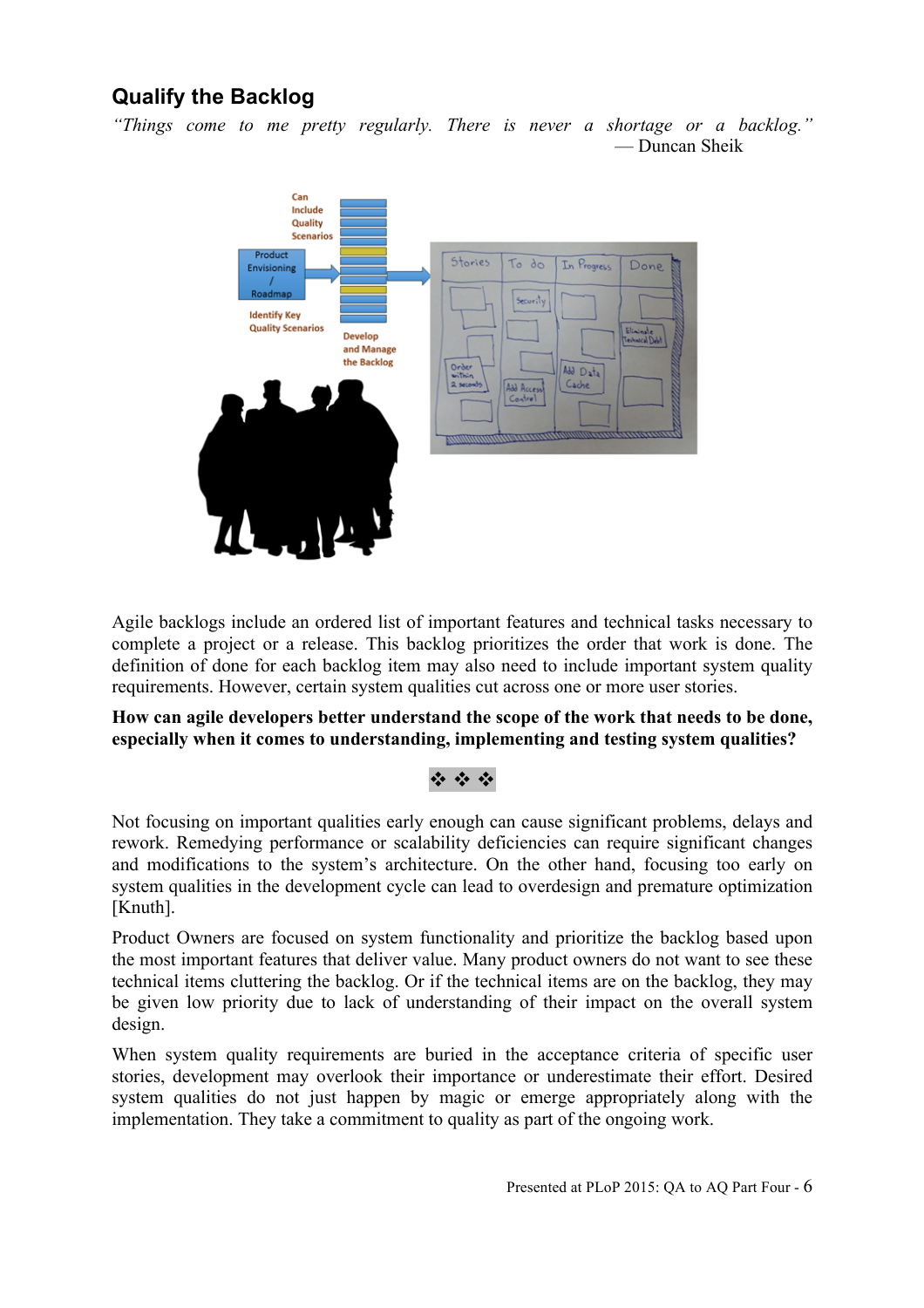Some system qualities require a certain amount of infrastructure to be implemented before they are able to included and validated. A system isn't acceptable until it delivers functionality along with desired system qualities. It can be hard to know how much infrastructure is needed to deliver certain qualities.

## v v v

#### **Therefore, create and add specific quality items to your backlog. These items can include** *Quality Scenarios***,** *Quality Stories***, and** *Fold-Out Qualities* **for some user stories.**

If you have identified *Quality Scenarios* in a Quality Workshop, these can be added to your backlog as individual work items. If a specific quality spans multiple user stories, for example, the aggregate performance of multiple business transactions, then this overall quality is more visible if you create a separate *Quality Story* and add it to your backlog to represent that quality requirement. Sometimes certain qualities are related to specific functional user stories. When then happens you can use a *Foldout Quality* instead. This ensures that the story isn't declared done until it is delivered along with its desired qualities.

If these qualities become cumbersome to manage on the product backlog, they can be put into a separate technical backlog. The product owner may not want these items on the main product backlog as they want to primarily focus on the delivery of end-user features for the product. While some believe there should be only one backlog, experience has shown that there can also be benefits at times to having a separate technical backlog. It is important to do whatever adds the most value to the team.

A separate team dedicated to working on system quality and architecture concerns can possibly work on this technical backlog. One issue that must be resolved when having separate backlogs is how to coordinate the work and manage dependencies between system qualities and features based upon user stories. For example, reprioritizing a user story may cause you to reprioritize system qualities that are needed to support it. The backlogs need to be in alignment, or you won't deliver qualities in support of features.

There are several well-established approaches for conducting Quality Workshops and defining *Quality Scenarios* such as Quality and Architecture methods including Quality Attribute Workshops (QAWs) [Bar], Scenario-Based Architecture Analysis (SAAM) and Architecture Tradeoff Analysis Method (ATAM) proposed by CMU/SEI [Bass]. In the spirit of agile quality, quality workshops and reviews are conducted incrementally, as the system is developed. These meetings tend to be shorter and more focused on immediate architecture concerns. *Agile Quality Scenarios* and *Quality Stories* [YWA] can be written in these workshops to communicate important qualities.

One of the consequences of having quality-related items on the backlog is they are visible. However, if they are not assigned a high enough priority, they will not get done. It is important that the team and the product owner understand the impacts of ignoring quality. Phillippe Kruchten suggests coloring backlog items which are invisible to users to make them stand out: architecture features including quality-related items are colored yellow and technical debt reduction items are colored black [Kru].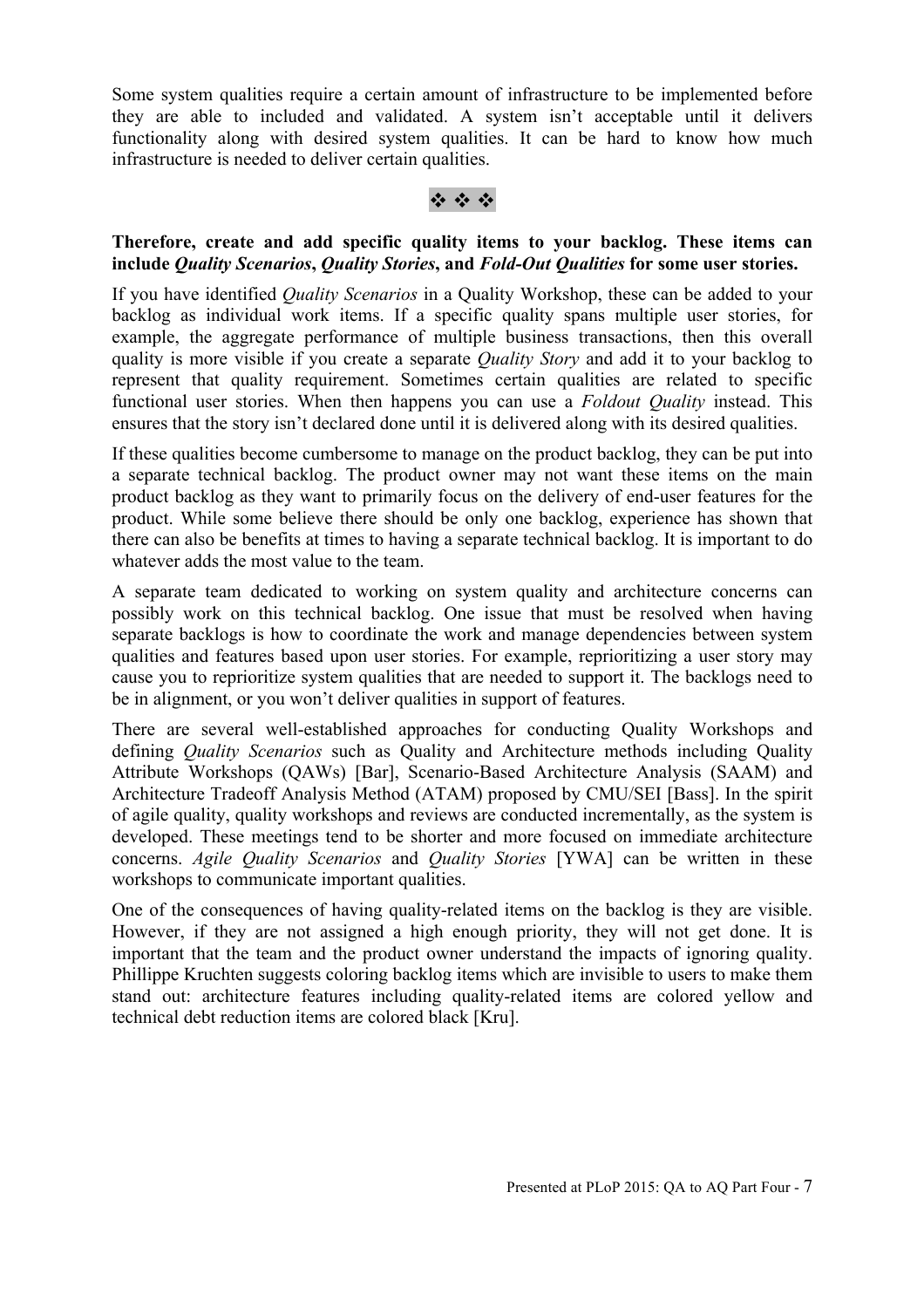# **System Quality Radiator**

*"The lavish presentation appeals to me, and I've got to convince others."*— Freddie Mercury



Typically, agile software development focuses on features and functionality before paying attention to other important system aspects such as architecture and critical qualities. On agile projects you hear statements like, "Make it work, make it right, then optimize it." Most agile practices push to develop important functional requirements as outlined by the product owner, which are prioritized on the work backlog.

As the system evolves the team begins to better understand what system qualities are important and how to measure them. Keeping track of these qualities and what the current quality of the system becomes increasingly important. There are essential qualities that are key to the success of the product.

**How can agile teams provide a means to make important qualities of the system and their current status accessible and visible to the team?**

## v v v

Agile developers are good at developing code based upon the requirements from user stories. Understanding what qualities are important in addition to system functionality is also important. Making them visible can help the team know what is key for a project's success.

Creating and maintaining meaningful visible indicators for some qualities is difficult. Unless there is activity or the values of the qualities change with some frequency, people will tune them out. Reminders are valuable, but even if relevant, they can be ignored.

Creating a lot of tools and displays can seem like a pointless luxury compared to making sure the system is meeting the requirements well enough to ship. Creating displays takes time and often there are limited resources and people dedicated to building QA tools. There often isn't time to carefully consider important quality implications of one's design and what is important to measure and monitor.

It can be difficult to know what qualities are important to monitor. As more of the system is built and qualities are implemented, certain ones are important to monitor. Some qualities, like performance, might degrade with the addition of new capabilities. Others, once validated and made testable, are not likely to change over time.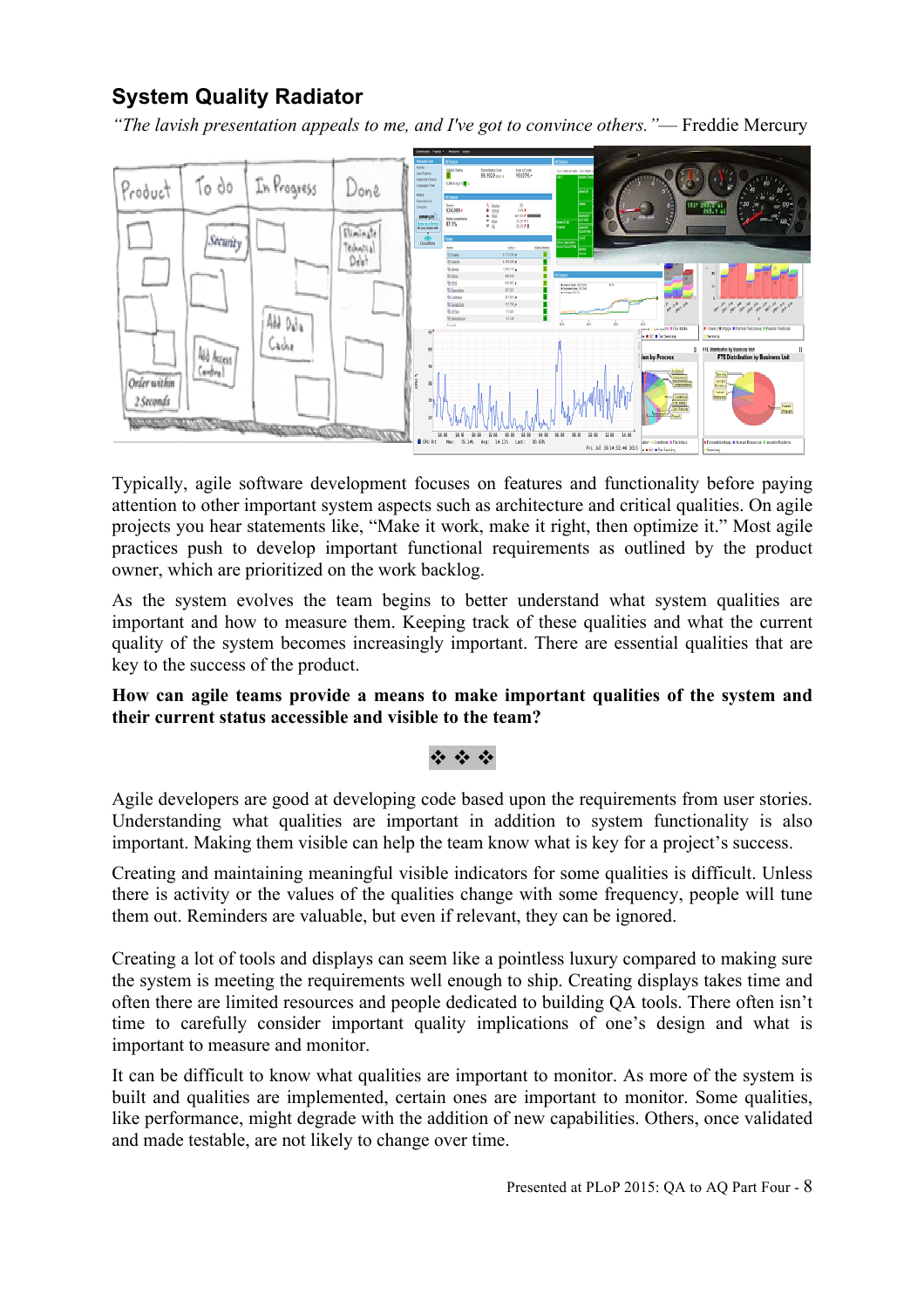Certain qualities such as performance and reliability, if not tracked regularly, can become very difficult to improve late in the development process. Although originally the system might meet quality constraints, as the system evolves, sometimes qualities become invisible and as a consequence aren't maintained over time.

#### v v v

### **Therefore, post displays that people can see as they work or walk by that shows information about the system qualities you want to focus on and their current status without having to ask anyone a question.**

System Quality Radiators can have many forms ranging from posters or displays to colored sticky notes on a Kanban board, to colorized backlog items. What is important is that the quality radiator is visible and easily understood. It is also important to keep the quality radiator up to date. As noted by Alistair Cockburn [Coc]:

*"An Information radiator is a display posted in a place where people can see it as they work or walk by. It shows readers information they care about without having to ask anyone a question. This means more communication with fewer interruptions."*

A display might show current landing zone values, *quality stories* on the current sprint, reminders about quality-related activities, or quality measures that the team is actively working on. Sometimes a display will just show the results of certain system quality-related tests for the day. Sometimes, third-party tools can be used to present a live display of key system qualities and values.

Other times, the team might need to create specific tools that help monitor measurable system make them visible (sometimes as a plugin to their development environment). When teams start monitoring the live system, their tools can evolve into a *System Quality Dashboard*. Some qualities are not directly measurable but still need attention. These qualities can still be put on radiators so the team is still reminded of them.

Quality radiators can include dashboards, with the main difference between a radiator and a dashboard being that a radiator is purposefully intended to communicate quality conditions and information at a glance. A dashboard, on the other hand might include very detailed information that isn't easily interpreted by a casual but interested observer. A dashboard isn't necessarily a quality radiator but can be included as part of a quality radiator.

You also may want to create a chart or listing of the important qualities of the system along with their objectives and also make that visible to the team; possibly on the agile board. This chart might contain reminders about specific quality items to focus on for a particular sprint or set of sprints, instead of specific quality measure.

Following are examples of some potential quality-related reminders:

- Performance tune every service invocation….
- Make sure audit logs are generated....
- Focus on addressing security holes in….
- $\bullet$  Keep working on caching...

A quality radiator can be a blend of actual measures, targets, short term objectives and longer-term quality goals. There need not be just one quality-related display of information. It is important to update any quality radiator with new information fairly frequently or it will get ignored. If too much information is being radiated, then it can be difficult to interpret what's really critical and important qualities and changing values might be lost or ignored.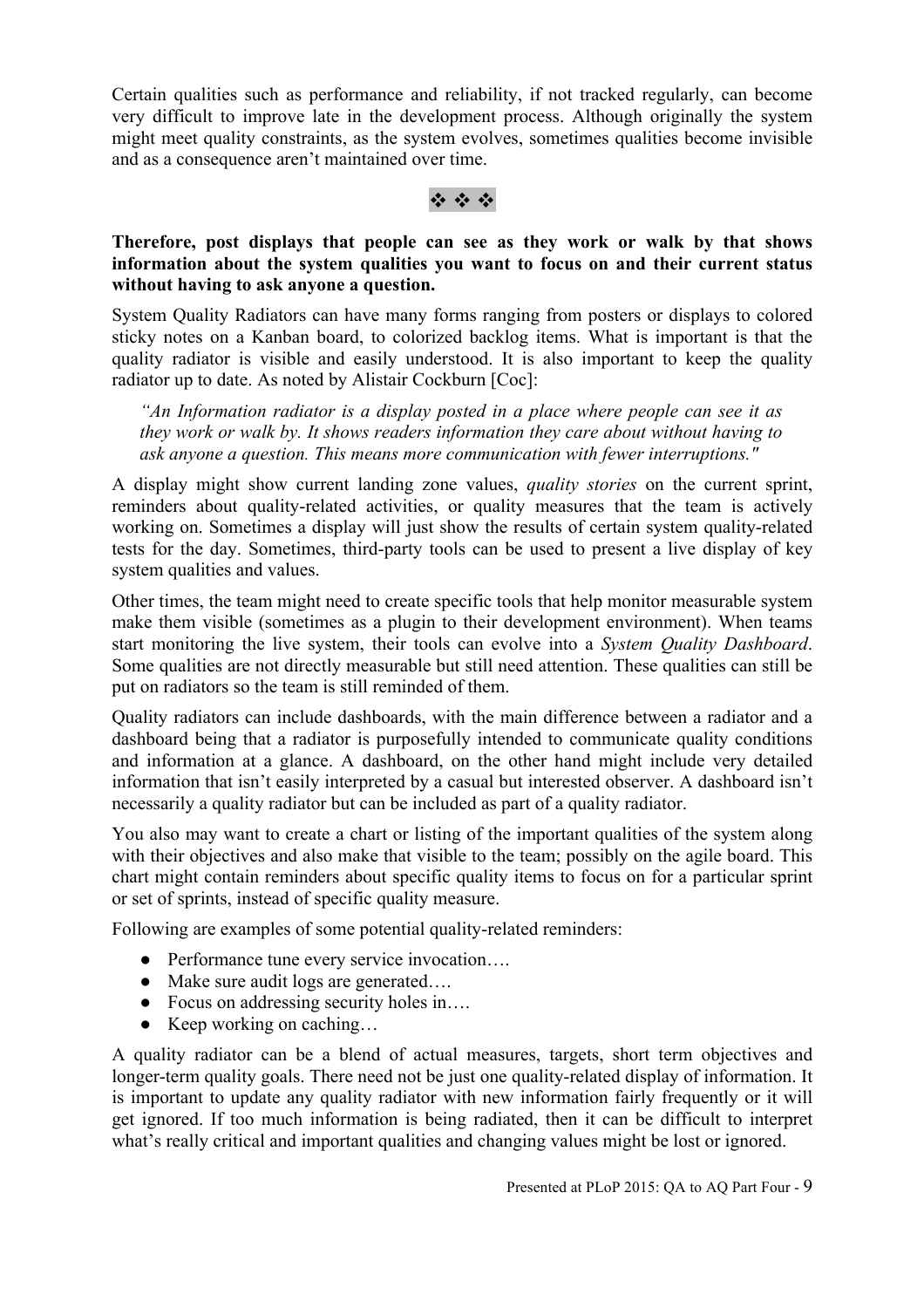# **Summary**

This paper is a continuation of patterns for shifting from Quality Assurance (QA) to Agile Quality (AQ). The complete set of patterns includes ways of incorporating QA into the agile process as well as agile techniques for describing, measuring, adjusting, and validating important system qualities. This paper focused on three patterns for prioritizing and making quality visible. Ultimately it is the authors' plan to write all of the patlets listed in the appendix as patterns and weave them into a 3.0 pattern language [Iba] for evolving from Quality Assurance to an Agile Quality mindset.

#### **Acknowledgements**

We thank our shepherd Antonio Maña for his valuable comments and feedback during the PLoP 2015 shepherding process. We also thank our 2015 PLoP Writers Workshop Group, Michael John, Eduardo Guerra, Wiebe Wiersema, Cees de Groot, and James Thorpe, for their valuable comments and suggestions for additional patterns to add to this collection.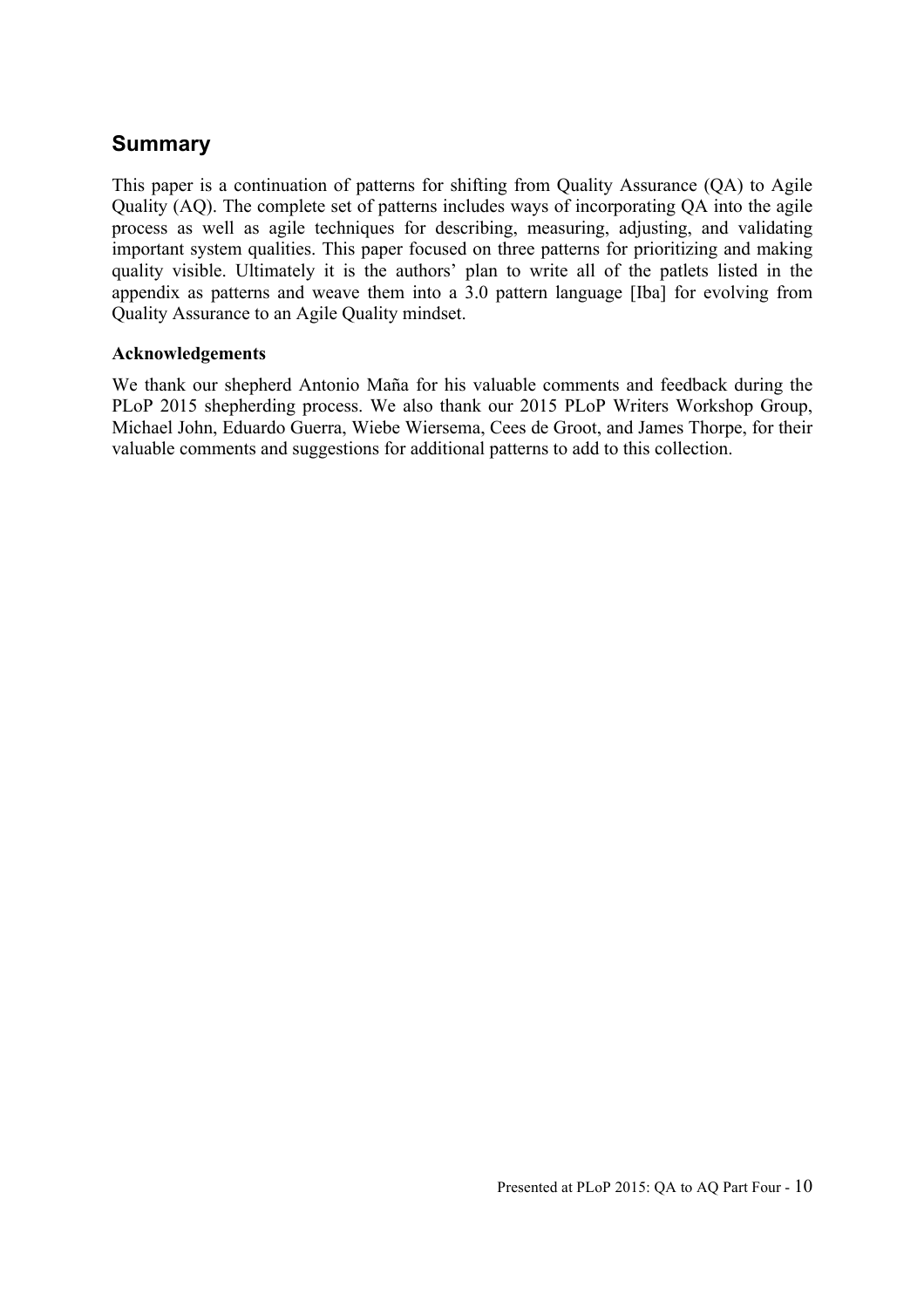# **References**

| [Bar]      | Barbacci M., Ellison R., Lattanze A., Stafford J., Weinstock C., Wood<br>W., "Quality Attribute Workshops (QAWs), Third Edition," Technical<br>Report, CMU/SEI-2003-TR-016, 2003.                                                                                                             |
|------------|-----------------------------------------------------------------------------------------------------------------------------------------------------------------------------------------------------------------------------------------------------------------------------------------------|
| [Bass]     | Bass L., Clements P., Kazman R., Software Architecture in Practice (3rd)<br><i>Edition</i> ), Addison-Wesley, 2012.                                                                                                                                                                           |
| [Coc]      | Cockburn, A., Crystal Clear: A Human-Powered Methodology for Small<br>Teams: A Human-Powered Methodology for Small Teams, Addison-<br>Wesley, 2004.                                                                                                                                           |
| [De]       | Deming, W. Edwards, <i>Out of the Crisis</i> , MIT Press, 1986.x                                                                                                                                                                                                                              |
| [Iba]      | Iba, T. 2011, "Pattern Language 3.0 Methodological Advances in Sharing<br>Design Knowledge," International Conference on Collaborative Innovation<br>Networks 2011 (COINs2011).                                                                                                               |
| [IEEE730]  | IEEE Standard 730-2014 - IEEE Standard for Software Quality<br>Assurance Processes, 2014.                                                                                                                                                                                                     |
| [IEEE1012] | IEEE Standard 1012-2012 - IEEE Standard for System and Software<br>Verification and Validation, 2012.                                                                                                                                                                                         |
| [ISO]      | ISO/IEC 25010: 2011 Systems and software engineering - Systems and<br>software Quality Requirements and Evaluation (SQuaRE) - System and<br>software quality models, 2011.                                                                                                                    |
| [Knuth]    | Knuth, D., "Structured Programming With Go To Statements," Computing<br>Surveys, Vol 6, No 4, December 1974, pp. 261-301.                                                                                                                                                                     |
| [Kru]      | Kruchten, P., Blog post - "The Missing Value of Software Architecture,"<br>http://philippe.kruchten.com/2013/12/11/<br>/the-missing-value-of-software-architecture, 2013.                                                                                                                     |
| [YWA]      | Yoder J., Wirfs-Brock R., and Aguilar A., "QA to AQ: Patterns about<br>transitioning from Quality Assurance to Agile Quality," 3 <sup>rd</sup> Asian<br>Conference on Patterns of Programming Languages (AsianPLoP 2014),<br>Tokyo, Japan, 2014.                                              |
| [YW]       | Yoder J. and Wirfs-Brock R., "QA to AQ Part Two: Shifting from<br>Quality Assurance to Agile Quality," 21 <sup>st</sup> Conference on Patterns of<br>Programming Language (PLoP 2014), Monticello, Illinois, USA, 2014.                                                                       |
| [YWW]      | Yoder J., Wirfs-Brock R. and Washizaki H., "QA to AQ Part Three:<br>Shifting from Quality Assurance to Agile Quality: Tearing Down the<br>Walls," 10 <sup>th</sup> Latin American Conference on Patterns of Programming<br>Language (SugarLoafPLoP 2014), Ilha Bela, São Paulo, Brazil, 2014. |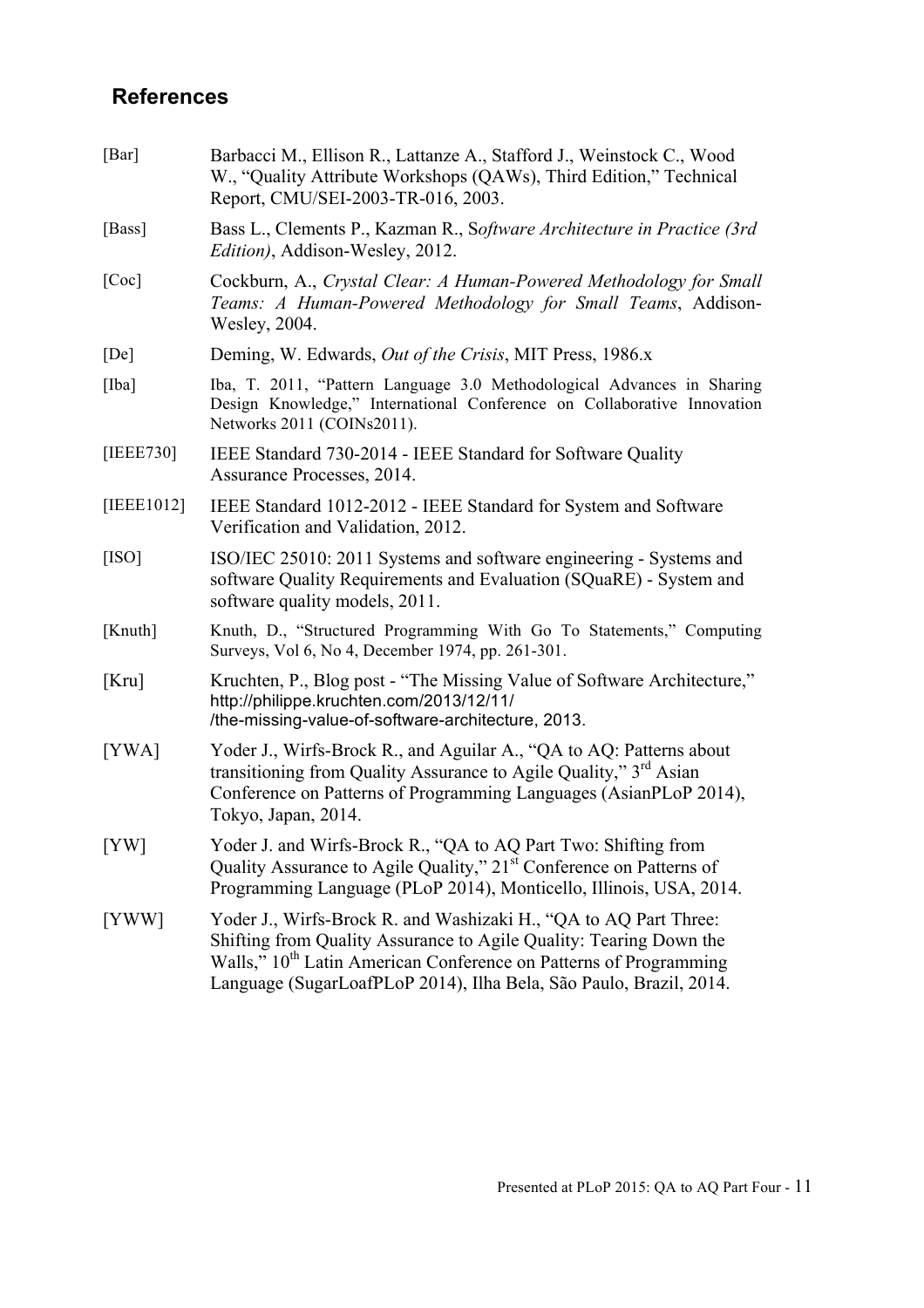# **Appendix**

We have published several papers that outline core patterns for evolving from typical quality assurance to being agile at quality [YWA, YW, YWW]. We outlined the entire collection patterns using patlets in the tables below. A patlet is a brief description of a pattern, usually one or two sentences. The patlets in bold have been written up as patterns. We break our software-related Agile Quality patterns into these areas: identifying system qualities, making qualities visible, fitting quality into your process, and being agile at quality assurance. Our ultimate goal is to turn all patlets into full-fledged patterns and make a pattern language for action and change useful to software teams who want to become more agile about system quality.

## *Core Patterns*

Central to using these QA patterns is breaking down barriers and knowing where quality concerns fit into your agile process. The following patlets describes these considerations.

| <b>Patlet Name</b>         | <b>Description</b>                                                                                                                   |
|----------------------------|--------------------------------------------------------------------------------------------------------------------------------------|
| <b>Break Down Barriers</b> | Tear down the barriers between QA and the rest of the<br>development team. Work towards engaging everyone in the<br>quality process. |
| <b>Integrate Quality</b>   | Incorporate QA into your process including a lightweight<br>means for describing and understanding system qualities.                 |

From here we classified our patterns into these categories: Identifying Qualities, Making Qualities Visible, and Being Agile at Quality which we outline below.

## *Identifying Qualities*

An important but difficult task for software development teams is to identify the important qualities (non-functional requirements) for a system. Quite often system qualities are overlooked or simplified until late in the development process, thus causing time delays due to extensive refactoring and rework of the software design to correct quality flaws. It is important that agile teams identify essential qualities and make those qualities visible to the team. The following patlets support identifying the qualities:

| <b>Patlet Name</b>              | <b>Description</b>                                         |
|---------------------------------|------------------------------------------------------------|
| <b>Find Essential Qualities</b> | Brainstorm the important qualities that need to be         |
|                                 | considered.                                                |
| <b>Agile Quality</b>            | Create high-level quality scenarios to examine and         |
| <b>Scenarios</b>                | understand the important qualities of the system.          |
| <b>Quality Stories</b>          | Create stories that specifically focus on some measurable  |
|                                 | quality of the system that must be achieved.               |
| <b>Measurable</b>               | Specify scale, meter, and values for specific system       |
| <b>System Qualities</b>         | qualities.                                                 |
| <b>Fold-out Qualities</b>       | Define specific quality criteria and attach it to a user   |
|                                 | story when specific, measurable qualities are required for |
|                                 | that specific functionality.                               |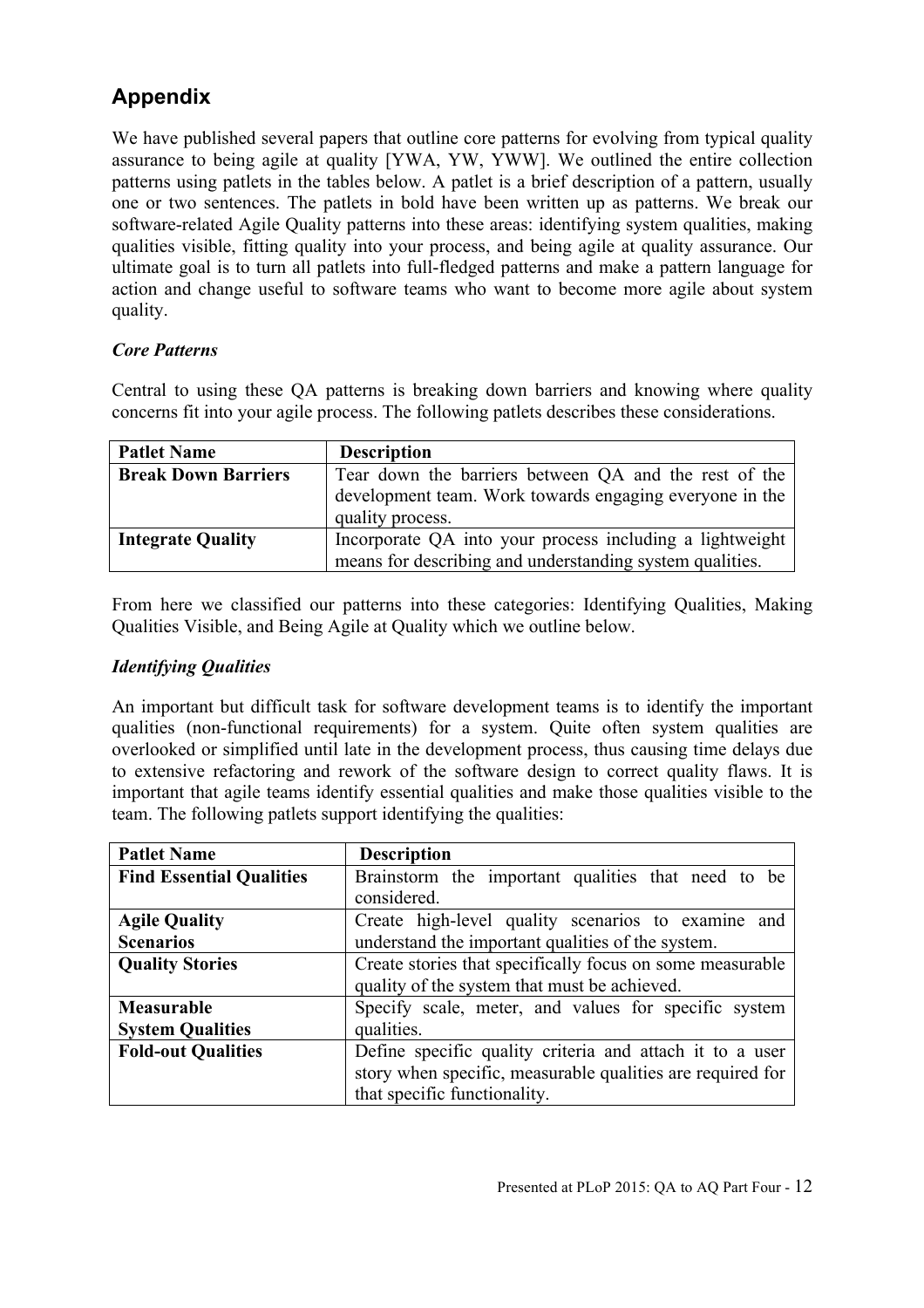| <b>Agile Landing Zone</b>                     | Define a landing zone that defines acceptance criteria<br>values for important system qualities. Unlike traditional<br>landing zones, an agile landing zone is expected to<br>evolve during product development.                              |
|-----------------------------------------------|-----------------------------------------------------------------------------------------------------------------------------------------------------------------------------------------------------------------------------------------------|
| <b>Recalibrate the</b><br><b>Landing Zone</b> | Readjust landing zone values based on ongoing<br>measurements and benchmarks.                                                                                                                                                                 |
| <b>Agree on Quality</b><br><b>Targets</b>     | Define landing zone criteria for quality attributes that<br>specify a range of acceptable values: minimally<br>acceptable, target and outstanding. This range allows<br>developers to make tradeoffs to meet overall system<br>quality goals. |

## *Making Qualities Visible*

It is important for team members to know important qualities and have them presented so that the team is aware of them. The following patlets outline ways to make qualities visible:

| <b>Patlet Name</b>         | <b>Description</b>                                              |
|----------------------------|-----------------------------------------------------------------|
| <b>System Quality</b>      | Define a dashboard that visually integrates and organizes       |
| <b>Dashboard</b>           | information about the current state of the system's qualities   |
|                            | that are being monitored.                                       |
| <b>System Quality</b>      | Post a display that people can see as they work or walk by      |
| Radiator                   | that shows information about system qualities and their         |
|                            | current status without having to ask anyone a question. This    |
|                            | display might show current landing zone values, quality         |
|                            | stories on the current sprint or quality measures that the team |
|                            | is focused on.                                                  |
| <b>Quality Checklists</b>  | Create a quality checklist to use to help ensure important      |
|                            | system qualities are being met.                                 |
| <b>Qualify the Roadmap</b> | Examine a product feature roadmap to plan for when system       |
|                            | qualities should be delivered.                                  |
| <b>Qualify the Backlog</b> | Create quality scenarios and architecture items that can be     |
|                            | prioritized on a backlog for possible inclusion during sprints. |

## *Being Agile at Quality*

In any complex system, there are many different types of testing and monitoring, specifically when testing for system quality attributes. QA can play an important role in this effort. The role of QA in an Agile Quality team includes: 1) championing the product and the customer/user, 2) specializing in performance, load and other non-functional requirements, 3) focusing quality efforts (make them visible), and 4) assisting with testing and validation of quality attributes. The following patlets support being agile at quality:

| <b>Patlet Name</b>     | <b>Description</b>                                          |
|------------------------|-------------------------------------------------------------|
| <b>Whole Team</b>      | Involve QA early on and make QA part of the whole team.     |
| <b>Quality Focused</b> | Focus on your software's non-functional qualities by        |
| <b>Sprints</b>         | devoting a sprint to measuring and improving one or more of |
|                        | your system's qualities.                                    |